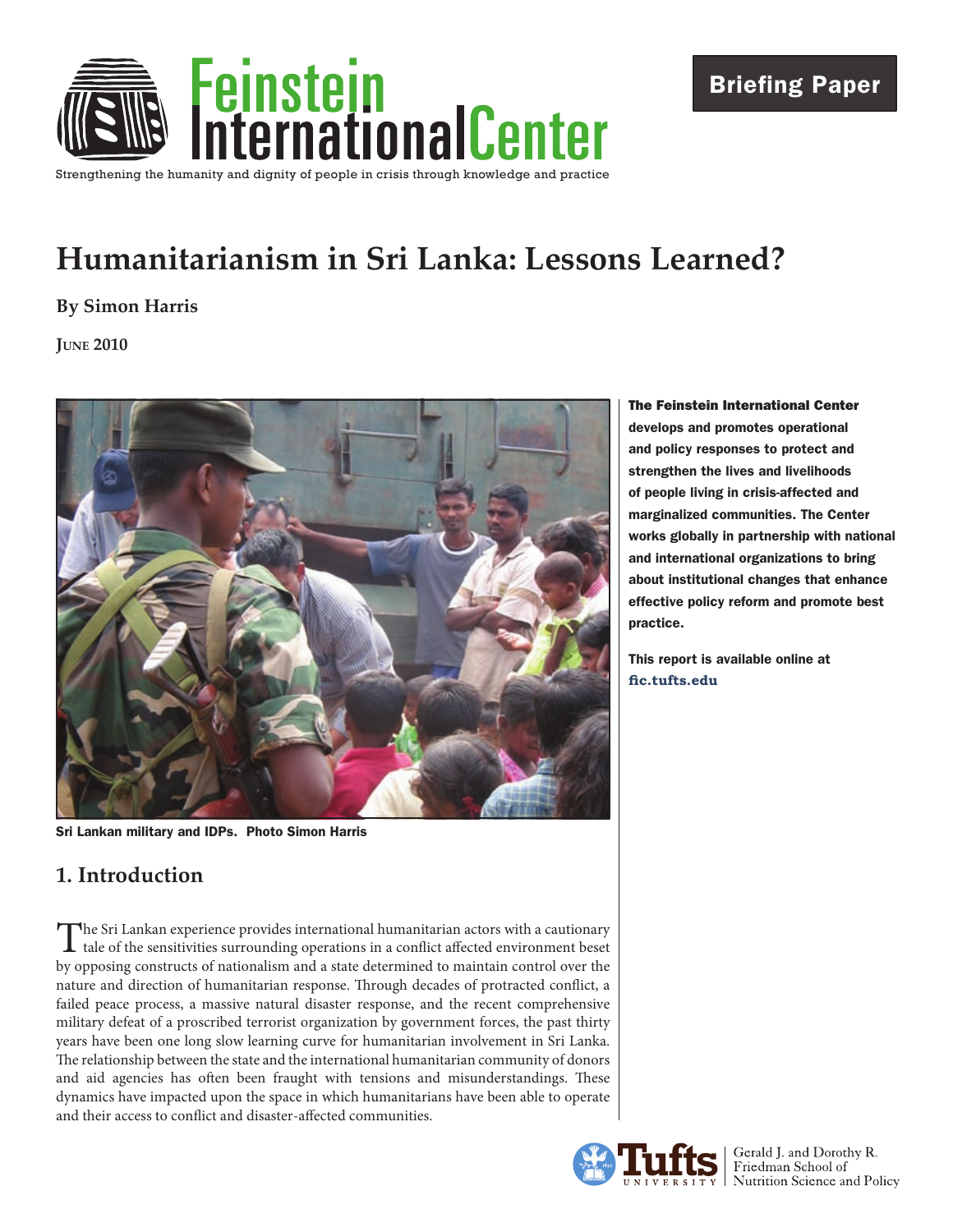This briefing paper summarizes the key issues and dynamics that have shaped the humanitarian experience in Sri Lanka and draws lessons that, if learned, may help inform humanitarian engagement in other international contexts. This paper has been prepared by an independent consultant for the Feinstein International Center (FIC). It is part of a series of country studies on humanitarianism and politics which also includes Afghanistan, Somalia, Sudan/ Darfur and Pakistan. These briefings notes are kept deliberately short in order to generate debate on the policy implications of recent crises. They will be revised and expanded later in 2010 for inclusion in a book on the evolving relationship between humanitarian action and politics.

Six key themes are introduced. These are: 1) *misunderstanding nationalism and humanitarianism,* which explores the basis of the tensions that exist between the Sri Lankan state and the international humanitarian community; 2) *perspectives on peace:* the Western international community has long been preoccupied with supporting peace in Sri Lanka. This section explores national reactions and the implications for humanitarian actors; 3) *diaspora dynamics:* the Sri Lankan diaspora has had a significant role in influencing foreign policy towards Sri Lanka in a number of Western countries. The concentration of Tamil expatriate communities in key marginal constituencies in countries such as the UK has been effectively deployed in using local political insecurities to leverage a disproportionate amount of foreign policy influence; 4) *new donors:* Sri Lanka has recently witnessed a shift in international donor presence from West to East. This section explores how the role of non-traditional donors impacts upon the humanitarian sector; 5) *NGO regulation:* since the tsunami disaster, the Sri Lankan government has increased its regulation of the humanitarian sector in Sri Lanka. This section explores the reasons behind the regulation and its impact on humanitarian activities; and 6) *engaging the nonlike- minded,* which looks at the international humanitarian community's attempts to establish a rapport with the state, media, and Buddhist clergy as the bastions of Sinhala nationalism.

In each section, a set of issues with relevance to wider humanitarian contexts is highlighted and then brought together, with associated recommendations for donors, UN agencies, and the NGO community, in the conclusion.

### **2. Misunderstanding nationalism and humanitarianism**

The troubled relationship between the state and the international  $\blacksquare$  humanitarian community in Sri Lanka is underpinned by a fundamental misunderstanding on the part of both parties over what drives the other. In the case of Western donors, whether as the paymasters and promoters of aid or in a more classical foreign policy role of selling arms and backing key local actors, and international aid agencies, this has been compounded by an overestimation of their influence and leverage in Sri Lanka. These factors have in turn contributed to strategies of engagement which have frequently been misguidely counterproductive to the process of constructive relationship building and mutual understanding.

For at least the past thirty years, and many would argue as far back as the late nineteenth century, competing ethno-nationalist identities have been a driving force of conflict in Sri Lanka. Where the dominant state-endorsed discourse of Sinhala nationalism has intersected with international humanitarian engagement in Sri Lanka, the relationship has been repeatedly fractious with suspicion, acrimony, and accusations characterizing the behavior of both parties.

On the domestic side, there are three main bastions of Sinhala nationalism. These are the government, the pro-government media, and the Buddhist clergy. Together, these groups present a mutually reinforcing (and indeed mutually benefiting, in terms of maintaining power and control) notion of Sri Lanka as essentially a historically Sinhala Buddhist country which tolerates other ethnicities, but whose national integrity has been under attack for the past three decades by the secessionist aspirations of the militant Liberation Tigers of Tamil Eelam (LTTE).

In dealing with this threat, the state's preferred approach has been to treat the conflict as a domestic "terrorism" issue to be handled internally and militarily. In securing support for this strategy, the state has, partly by design and partly by chance, stimulated three interconnecting socio-political dynamics. These are: a) a resurgence of Sinhala Buddhist ethno-nationalism around which the majority population has been able to maintain its sense of identity during a time of protracted crisis; b) an increasing alienation and demonization of the "other" in which the notion of Tamil and terrorist have become closely aligned; and c) an increasingly rigid rejection of criticism over the state's strategy or of the suggestion that terrorism is a symptom of more deep-rooted social and political problems.

In contrast, the primarily Western international humanitarian community has tended to view Sri Lanka's conflict as arising from structural inequalities which reinforce the denial of minority rights. This has informed their strategy for engagement which has, for much of the conflict period, been one that endeavored to achieve a peaceful and negotiated resolution. This position has put them in direct opposition to that of the Sri Lankan state, whose defensive response has been to negate the notion of a peaceful resolution by labelling those proposing such ideas as "supporters of terrorism" and of the LTTE's claims for a separate Tamil homeland.

The construction of the West's intent and pursuance of pro-peace objectives at a diplomatic level ultimately tarnished its engagement at a humanitarian level. Humanitarian action became perceived as an extension of the West's foreign policy political aims. Reinforced by the rhetoric of the government, media, and Buddhist clergy directed primarily towards a domestic Sinhala majority audience whose continued support is needed to endorse a military solution, the evidence that the humanitarians had a pro-LTTE agenda was provided by the donors and aid agencies themselves in supporting peace-related projects and by working in Tamil Tiger-controlled areas.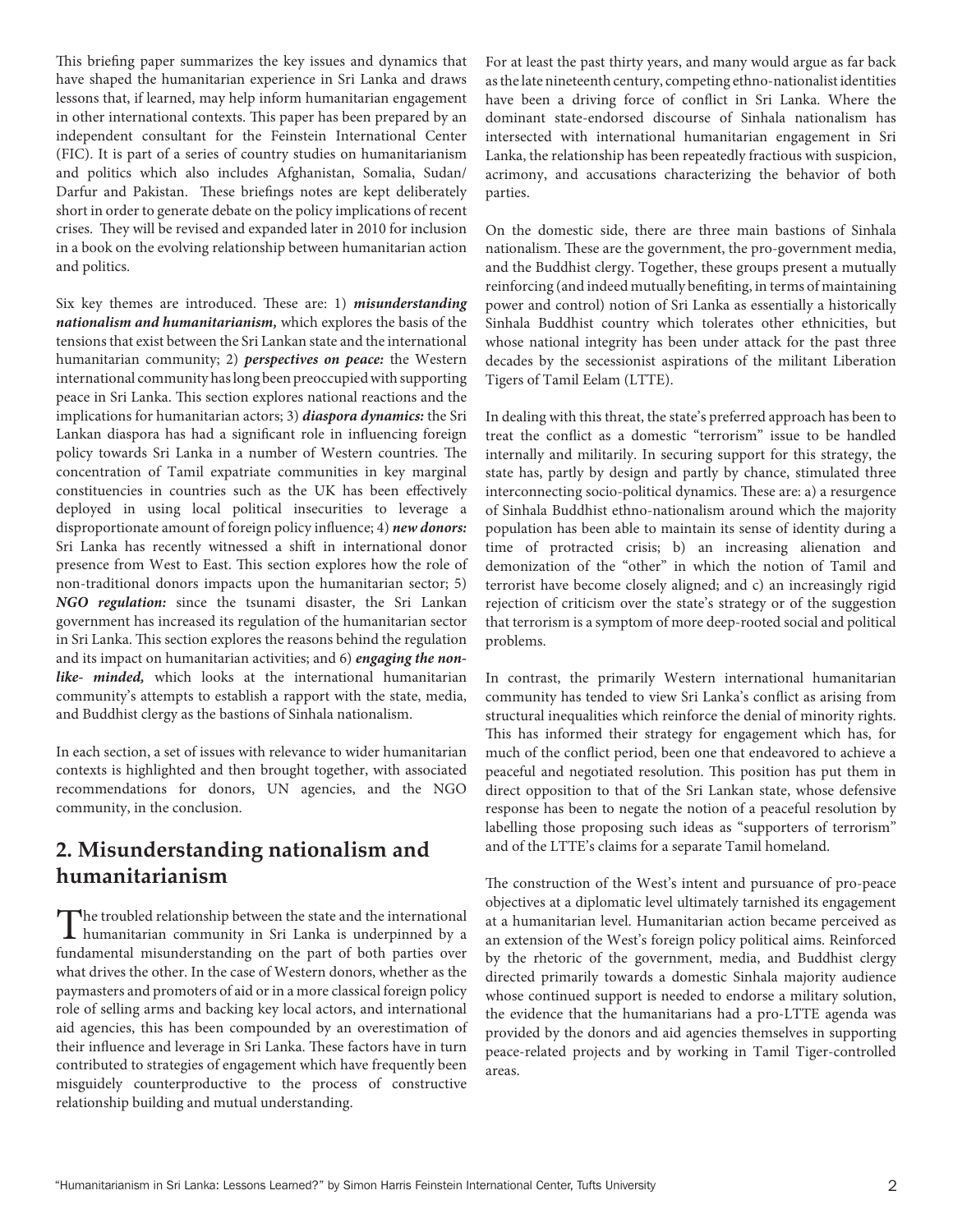Although all of the different types of agencies working in LTTEcontrolled areas have been labelled as pro-LTTE at some time or other, the United Nations (UN) and International Committee of the Red Cross (ICRC) have generally received less criticism than the international NGOs at an operational level, but not at a policy and advocacy level. The work of the UN and ICRC on the ground is largely tolerated by the Sri Lankan state, if not entirely accepted, because it performs a number of valued functions. For example, ICRC, which is respected for its neutrality and independence, facilitates the exchange of fallen combatants. Sri Lanka's relationship with the UN is more complex. On the one hand, the UN is respected for being an international membership organization in which Sri Lanka plays a significant international peacekeeping role.<sup>1</sup> Many of it's agencies in Sri Lanka, such as the ILO and WHO, are also closely aligned with the government ministries (labor, vocational training, and health). On the other hand, UN attempts at investigating human rights abuses, criticism on the treatment of civilian IDPs, and advice on what the security forces should or should not do is given short shrift.

*Issues brought up by this first key theme include:* a) Humanitarian agencies need to ensure their mandates are clearly understood by domestic stakeholders from the very outset of an intervention; and b) humanitarian agencies need to be aware of the ways in which nationalist agendas can shape perspectives of humanitarianism. Improved analysis of nationalist dynamics is required.

#### **3. Perspectives on peace**

**Many** of the tensions between the state and the international humanitarian community in Sri Lanka are related to their differing notions of why the conflict arose and how it should be resolved. Whilst the Sri Lankan state maintains that it faces a domestic terrorism problem which can only be satisfactorily resolved by force, the majority of Western donor governments and the INGOs that they support have tended to view the conflict as a reaction by a Tamil minority population frustrated over their lack of representation and denial of legitimate rights and opportunities by the dominant political power of the Sinhalese majority. This analysis has given an impression in the south of Sri Lanka that the international humanitarian community is sympathetic to the LTTE's rationale for demanding a separate homeland for Sri Lankan Tamils. It is an imagined alignment which both parties to the conflict have tried to use to their advantage. Whilst the LTTE have been adept at cultivating an impression of support in the West, the Sri Lankan state and media have been equally adept at projecting the notion of pro-LTTE foreign agendas amongst their domestic and predominantly Sinhalese audiences. Stemming from this view, the West's prescription for resolving the conflict has consistently been one of negotiation and compromise around some form of devolved autonomy for Tamil areas.

The underlying assumption that Sri Lanka's conflict needed to be resolved peacefully informed donor funding objectives. Since the mid to late 1990s, peacebuilding and conflict resolution-related activities have been increasingly regarded by Western donors and INGOs as an important and necessary component of humanitarian relief and development interventions in Sri Lanka. From about 1998 through to the beginning of the Ceasefire Agreement in 2002, the vast majority of donor calls for proposals required tendering agencies to demonstrate, to a greater or lesser extent, how the proposed intervention would strengthen inter-communal ethnic relationships, facilitate ethnic harmonization, build peace, and reduce conflict.

The development of this trend can be traced to a wider international interest in the linkages between the peace, humanitarian, and development sectors and in particular to the influence of Mary Anderson's work relating to Do No Harm and local capacities for peace on donor strategies in conflict-affected countries (Anderson, 1999). It was during the late 1990s that Sri Lanka also became one of the case study countries for Do No Harm, with the establishment of a local working group. At the same time, the country became a key focus for Ken Bush's work on peace and conflict impact assessment (Bush, 1998).

Whilst the international community was becoming increasingly interested in creating peacebuilding synergies within humanitarian relief and development programs, prior to 2002, the Sri Lankan government, Sinhala nationalist elements of media, and local critics of Western involvement were highly suspicious of this interface. The concepts of "peacebuilding" and "conflict resolution" were frequently interpreted as metaphors of Western support for the LTTE's secessionist aspirations and were therefore seen as being anti-state.

The extent of the fear and suspicion surrounding peace-related programming in Sri Lanka during this time can be evidenced through the authors' own experience of attempting to integrate a peacebuilding framework into the community development activities of Oxfam GB in the conflict-affected north and east of the country (Harris and Lewer, 2002). During the initial planning workshops to develop this program, the national staff expressed their deep concerns that any use of the term "peace" in the title of Oxfam's projects could bring unwelcome attention from the state, result in a denial of access to project areas under LTTE control, and pose a risk to the personal safety of the team members. Henceforth "peacebuilding" was referred to as "relationship building" throughout the program's literature and the conceptual rationale was framed as community strengthening rather than conflict resolution.

Following a change of government and the advent of the Ceasefire Agreement in 2002, working on "peace" was no longer a problematic activity and engagement in related activities by humanitarian and development actors was wholeheartedly embraced by the state. With the establishment of the Tokyo Donors Forum for Sri Lanka and the creation of a World Bank trust fund for peace as well as of numerous

 $1$  Sri Lanka has sent military and police contingents to peacekeeping missions in Chad, Sudan, East Timor, and Haiti.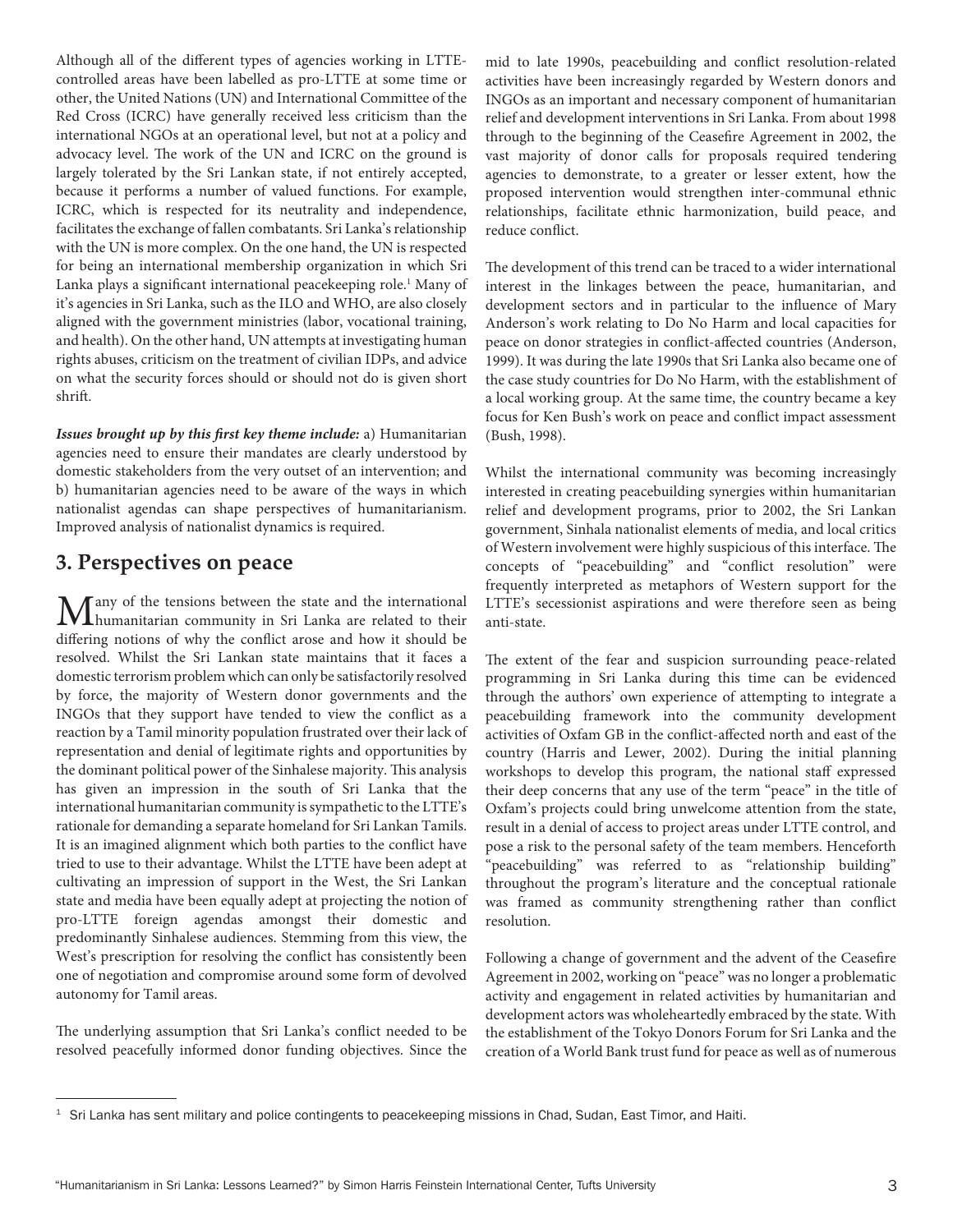bilateral funds, there was suddenly a surge of interest in supporting peacebuilding projects. Work in this field was widely regarded as essential in contributing to the post-conflict reconstruction that was widely anticipated to take off and a plethora of peace projects were implemented by new and existing local and international NGOs.

Although these developments occurred during the backdrop of an overarching international debate concerning the efficacy and dangers of interlinking peacebuilding and humanitarian activities, they received little serious discussion in Sri Lanka. There were few, if any, agencies that did not engage, or at least claim to engage, in some form of peacebuilding activity during the first two years of the Ceasefire Agreement.

However, despite the large amount of peacebuilding activity that took place at a community and civil society level, there was little corresponding progress towards a lasting resolution between the conflicting parties themselves. The co-chairs of the Tokyo Donor Forum-brokered joint mechanism (SIHRN)<sup>2</sup> that had been established between the government and LTTE to provide postconflict reconstruction funding into the Tamil Tiger-controlled areas was increasingly perceived by the south to confer too much state-like legitimacy on what it deemed a terrorist organization and became unworkable. The subsequent change in government saw a return to the rhetoric of the previous decade, where the promotion of peace was seen by the state as appeasement or as the expression of pro-LTTE sentiments.

Although donor support for peacebuilding-related activities continued in a limited way, it was largely overshadowed in terms of humanitarian agency engagement and prioritization from the beginning of 2005 onwards by the tsunami disaster response and a re-emphasis on recovery and reconstruction. The international donor community, however, rediscovered its flagging interest in investing in peacebuilding with the notion that the conflicting parties' shared experience of disaster could somehow stimulate a negotiated settlement. Despite these intentions, the resulting internationally-supported post-tsunami funding mechanism (PTOMS)3 designed to channel funding into the affected LTTEcontrolled areas met a similar fate to its Ceasefire Agreement predecessor and for quite similar reasons.

In 2006, as the conflict entered into a new phase of proactive military intervention by Sri Lankan government forces, ostensibly on humanitarian grounds of liberating citizens from the authoritarian control of the LTTE, overt civil society peacebuilding activities declined dramatically. There were a number of high-profile expulsions of peace and humanitarian actors during this time<sup>4</sup> and the murder of seventeen national employees of Action Contre la Faim caught between retreating LTTE cadres and advancing security forces in the east marked the country's first major incident involving

aid workers. The donor community itself began to adopt a much lower profile on the subject of linking assistance to peacebuilding, perhaps recognizing both that such a position was necessary to remain engaged in the country and also that the end of the LTTEs was in sight.

It wasn't until the final months of the conflict in the north that the international community began voicing suggestions for a truce and negotiated settlement in order to avoid what was perceived to be an impending humanitarian tragedy, with hundreds of thousands of civilians being held by the LTTE in the face of advancing government forces. These calls were immediately rejected by the Sri Lankan state as attempts by LTTE sympathizers to save the Tigers from imminent defeat.

The conflict was ultimately resolved through the use of overwhelming force by the Sri Lankan state. Does this then vindicate the state's long-held position that they were dealing with a terrorist threat that needed to be dealt with militarily? Whilst many observers claim that the defeat of the LTTE will be short-lived if it is not followed by substantial development, human rights improvements, and political reform for Sri Lanka's Tamil minority, the current government enjoys a strengthened mandate for its policies.

*Issues include:* a) peacebuilding has been a recurring problematic notion for the Sri Lankan state and sections of the Sinhalese society, which have consistently regarded such activities as pro-LTTE; b) the interlinking of peacebuilding and humanitarian work has blurred the distinctions between the two fields and has restricted the spaces of both in which to operate effectively; c) repeated international donor insistence on peacebuilding and conflict resolution has reinforced perceptions of pro-LTTE agendas and has weakened donor credibility and influence in Sri Lanka; and d) INGOs, the UN, and ICRC have also faced a reduction in access, operational space, and security, although the UN and ICRC have fared somewhat better on the whole than INGOs.

#### **4. Diaspora dynamics**

 $\bigcap$ ri Lanka's diaspora, especially the Tamil community, has had a  $\mathbf{\mathcal{S}}$  significant role in sustaining the conflict and influencing foreign policy towards Sri Lanka in a number of Western donor countries, most notably the United Kingdom, Canada, Australia, and Norway. Each of these countries has accrued a sizable Sri Lankan population, with the Tamil community, whose outward migration flow increased dramatically following the Colombo's ethnic riots of July 1983, tending to concentrate in particular urban suburbs of London, Toronto, and Melbourne.

A review of the literature on Sri Lanka's Sinhalese and Tamil diasporas and a trawl of the websites belonging to the numerous

<sup>&</sup>lt;sup>2</sup> Sub-Committee on Immediate Humanitarian and Rehabilitation Needs for the North and East (SIHRN).

<sup>3</sup> Post-Tsunami Operational Management Structure (PTOMS).

<sup>4</sup> Norbert Ropers (Berghoff Foundation) and Rama Mani (International Centre for Ethnic Studies).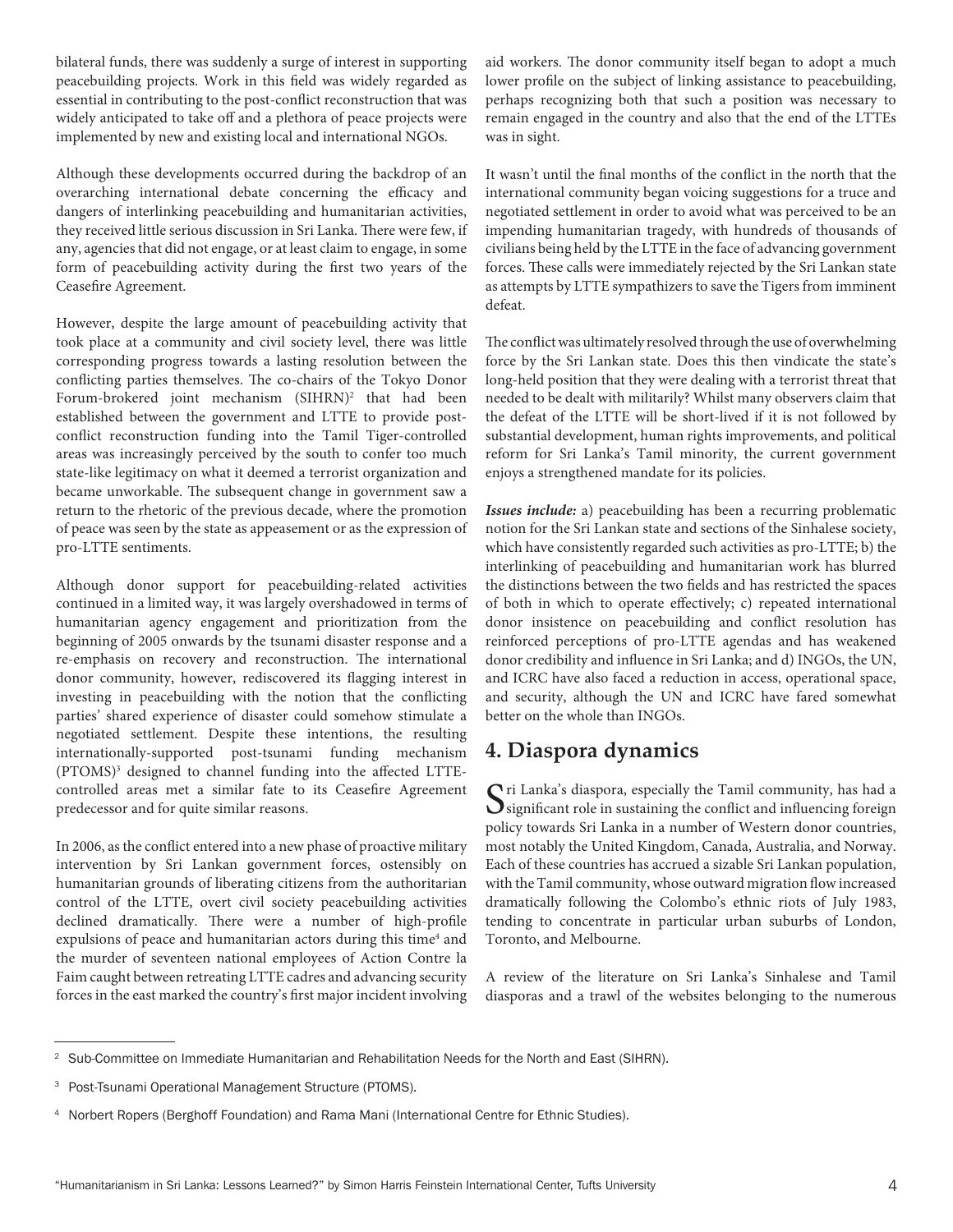civil society organizations they have formed reveals that they share some strikingly similar characteristics. Foremost is a passionatelyfelt ethno-nationalistic sentiment about their country of origin, which appears to be more intensely experienced by the younger generations, who were born and brought up in the West.

The international Tamil community's sentiment has been largely shaped by their experience of a migration which they regard as "forced" and a quarter century of detached exposure to Sri Lanka's conflict through the filtered lens of the LTTE's well-organized fundraising and propaganda network amongst the diaspora in the West. This network has successfully inculcated a widespread acceptance of the LTTE's secessionist objective for an independent Tamil homeland in the north and east of Sri Lanka. Nationalist sentiments amongst the Sinhalese diaspora have largely developed as a reaction to the war itself, Sri Lankan political and media rhetoric, and fears over the growing organization, sophistication, and influence of the much larger Tamil diaspora.

The concentration of particularly the Tamil expatriate community in often marginal electoral constituencies has been effectively deployed in using local political insecurities to leverage a disproportionate amount of influence on their country of residence's foreign policy towards Sri Lanka. Although this is particularly evident in British politics, similar dynamics may operate in other countries and would make an interesting study for further research.

The UK experience reveals a Tamil diaspora adept at identifying entry points in the British political landscape for advancing a Tamil nationalist and primarily LTTE- dominated agenda. Strategies have included cultivating cross-party champions within parliament to raise questions during debates and to represent their interests on committees and inviting senior ministers to appear at Tamil conferences and rallies. According to a personal interview by the author with a senior British MP and former cabinet minister in early 2009, the motivation behind the UK government's controversial appointment of a Special Envoy to Sri Lanka in 2009 (and whom the Sri Lankan government subsequently refused entry) was largely informed by the persistence of a small number of parliamentary back-benchers whose constituencies had high concentrations of Tamil diaspora.5

Rohan Gunaratna (Head, The International Centre for Political Violence and Terrorism Research, S. Rajaratnam School of International Studies) and Shanaka Jayasekara (Associate Lecturer at Macquarie University, Australia) go further by claiming that LTTE-backed Tamil lobbyists offered the Labour government some 40,000 votes in the 2010 parliamentary elections in return for their support on Tamil demands in Sri Lanka.<sup>6</sup>

Obtaining the support of both the Tamil and Sinhala diaspora for peace and stability in Sri Lanka is widely recognized as an important objective by both the Sri Lankan government and Western donors. There are also fears that any future resurgence of militancy in Tamil nationalism in Sri Lanka will inevitably originate from within the ranks of the diaspora's pro-LTTE members.

Whilst the Sri Lankan government has attempted to attract investment from the diaspora with various incentives, there have been a number of donor-funded NGO initiatives—most notably in Australia—aimed at reconciliation between the diaspora communities. Engaging with the diaspora is, however, an extremely fraught and sensitive undertaking. Recent attempts by an international NGO to bring diaspora community representatives together in Melbourne ended in increased acrimony and allegations of donor bias, which led one Australian diplomat in Colombo to express reservations concerning future engagement with the diaspora.7

Sri Lankan government and media sources frequently cite examples of Tamil diaspora engagement with Western governments as evidence of donor support for LTTE objectives. This in turn undermines these government's attempts to engage on humanitarian, peace, governance, and human rights issues with the Sri Lankan government. As in other countries such as Somalia and Nepal, Sri Lanka's experience shows that diasporas are playing an increasingly significant role in both peacebuilding and nationbuilding. Consequently, political dynamics within diaspora communities can have an impact on both host and home country government policies towards humanitarian assistance. Aid agencies therefore need to improve their understanding of diaspora communities and to engage constructively with them in communicating the meaning and intent of organizational mandates and the humanitarian imperative.

*Issues include:* a) the capacity of a diaspora's lobbyists to influence foreign policy through their demographic influence in marginal political constituencies; b) the importance of the diaspora in contributing to peace and conflict in their home country; c) the difficulties and political sensitivities of engaging with competing diasporas; and d) the effect of power differentials amongst competing diasporas and their comparative influence on host country policy where there is a significant inequality, one group's perspective may have disproportionate currency with the host government, which may consequently affect that government's relations with that of the conflict-affected country and the humanitarian aid programs they support.

<sup>5</sup> Personal conversation (2009) with a serving British Member of Parliament and former senior Cabinet Minister, March 2009.

<sup>6</sup> R. Gunaratna, and S. Jayasekara, presentation at a round table discussion on *Future Security and Implications of the PTA/ER's in Post-War Sri Lanka* (International Centre for Ethnic Studies (ICES), Colombo, 9 March 2010).

<sup>&</sup>lt;sup>7</sup> Personal conversation (2008) with an Australian diplomat, November 2008.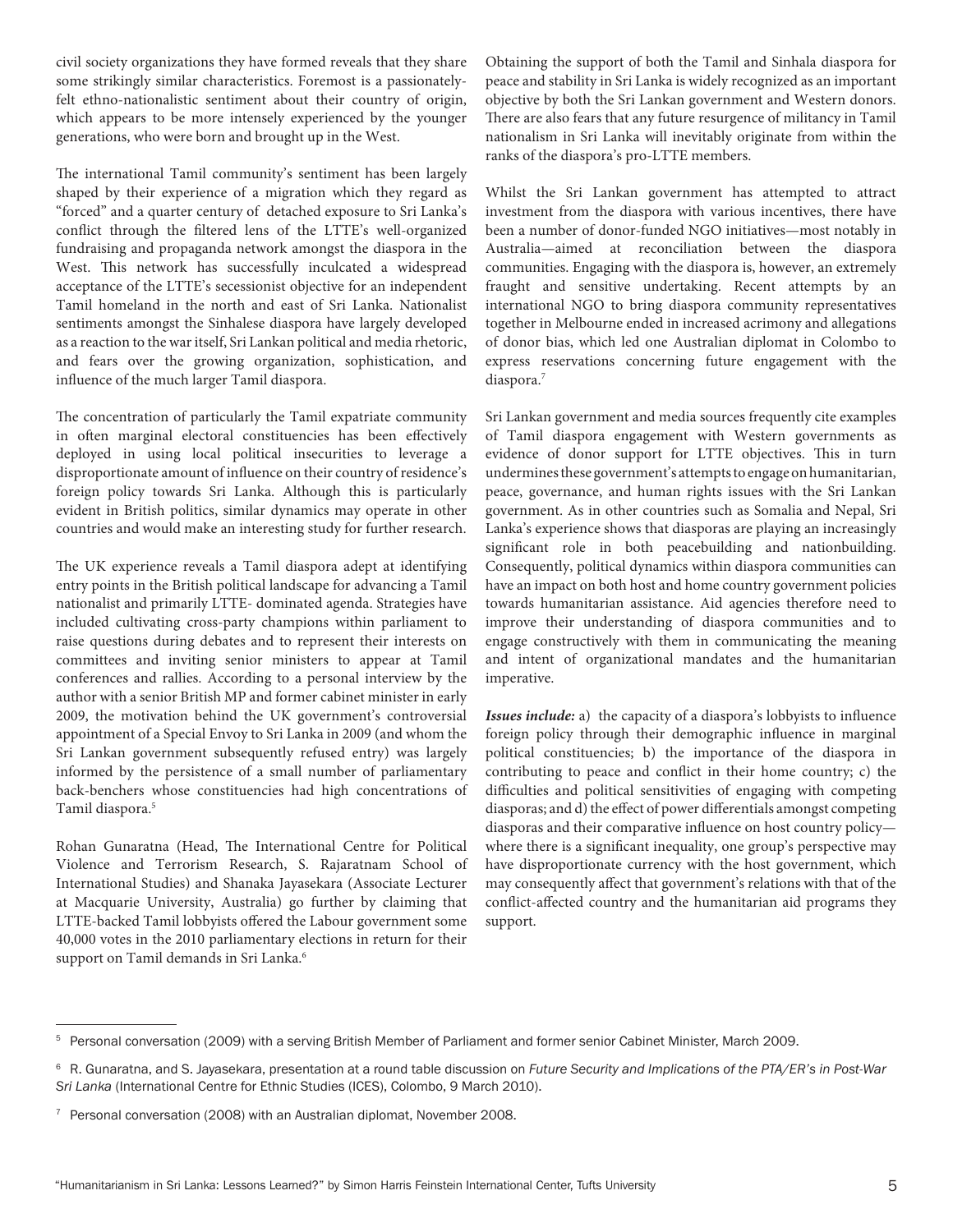#### **5. New donors**

Since 2007 and the re-commencement of military efforts to recapture the northern and eastern territories under LTTE control, the Sri Lankan government markedly increased its foreign relations ties with a number of Middle Eastern and Asian countries such as Pakistan, India, China, and Iran. These bi-lateral relationships were not confined to the diplomatic level, but developed to include military, political, and economic assistance.

Military assistance from Pakistan and political support from India for Sri Lanka's domestic war on terror was perhaps unsurprising as these linkages built upon already-established military as well as trade relationships and recognized the crucial role and influence of the regional superpower in enabling the defeat of the LTTE. However, the huge economic investments made by China and Iran in particular have marked a significant departure from Sri Lanka's previous reliance on the more traditional donors of Japan, the West, and the multilateral international lending institutions.

Following the Ceasefire Agreement of 2002 and the Indian Ocean tsunami disaster of 2004, it was largely the traditional donors who were extending their support to Sri Lanka. The co-chairs of the Tokyo Donor conference convened in June 2003 to provide reconstruction and development assistance in support of the peace process comprised the U.S., European Union, Japan, and Norway. Similarly, assistance for Sri Lanka's post-tsunami recovery showed a predominance of traditional donors such as the World Bank, Asian Development, Japan's JICA and JBIC,<sup>8</sup> the International Federation of the Red Cross, the European Union, UN, and a large number of primarily western bi-laterals.

Although China committed recovery funds for harbor and fisheries infrastructure redevelopment in the aftermath of the tsunami disaster, the level of its annual assistance has reportedly increased from a few million dollars in 2005 to over a billion dollars in 2009.<sup>9</sup> This increase has made China the single largest donor in Sri Lanka, surpassing Japan as previous largest.

China's flagship assistance project in Sri Lanka is the construction of a new power plant, oil refinery, and bunkering, ship, and container repair facilities in the tsunami- affected port of Hambantota on the southeast coast. Military and business analysts view this development as a part of China's foreign policy agenda to secure a strategic string of port facilities across the Indian Ocean between China and its oil and mineral extraction interests in the Horn of Africa and the Middle East. Besides infrastructure development, it is also claimed that China provided massive military assistance to Sri Lanka.

Why then did Sri Lanka turn to these non-traditional donors? The co-chairs of the Tokyo Donor Forum and other traditional donors had hoped that a stalling peace process between the Sri Lankan government and the LTTE could be resurrected by their shared experience of the tsunami disaster. However, as these hopes failed to be realized, the conflict recommenced and the government pledged to eradicate terrorism, while the traditional donors continued to press for a negotiated, rather than a military, resolution.

The government of Sri Lanka became increasingly disenchanted with a donor community who criticized its commitment to militarily resolve its domestic terrorism problems and yet themselves supported wars on terror in both Iraq and Afghanistan. As the posttsunami recovery and rehabilitation period of assistance drew to a close, Sri Lanka became increasingly frustrated by those donors attempting to leverage a negotiated solution by dangling aid and investment-linked incentives and disincentives for compliance (such as the renewal of the European Union's GSP Plus<sup>10</sup> concession on import tariffs and trade quotas).

This relationship worsened during the final months of the conflict in Sri Lanka as traditional donors called for a cessation of hostilities to enable assistance to hundreds of thousands of civilians trapped by a beleaguered LTTE surrounded by government forces and facing an imminent defeat. Tensions then continued after the war, with the traditional donor community criticizing the government's treatment of the internally displaced and alleging human rights abuses and war crimes.

In such a context, it is hardly surprising that Sri Lanka opted to obtain assistance from non-traditional donors such as China, who were only too willing to provide support as it would ultimately advance their own foreign policy objectives. The key implications for humanitarianism in Sri Lanka is that now the government is heavily reliant upon non-traditional donors with a firmly hands-off policy regarding the country's domestic affairs whilst, at the same time, the influence of those donors who are concerned about humanitarian issues has waned considerably. This trend is not unique to Sri Lanka. Our studies in Sudan, for example, also show how a nationalist agenda can be effectively used to entice nontraditional donors to provide support in times of crisis, thus bolstering the sovereignty and self-assurance of the state as well as creating a less-favorable operational climate for humanitarian agencies.

*Issues include:* a) donor (and UN) pressure to allow humanitarian access and space to a country is unlikely to be effective if alternative donors are readily available; b) alternative non-traditional donors

<sup>&</sup>lt;sup>8</sup> Japan International Cooperation Agency (JICA); Japan Bank for International Cooperation (JBIC).

<sup>9</sup> ["Chinese billions in Sri Lanka fund battle against Tamil Tigers,"](http://www.timesonline.co.uk/tol/news/world/asia/article6207487.ece) *Times Online*, 2 May 2009, http://www.timesonline.co.uk/tol/news/world/ asia/article6207487.ece.

<sup>&</sup>lt;sup>10</sup> Generalised System of Preferences–GSP Plus refers to the vulnerable beneficiary countries that have been selected by the EU to receive additional preferences for the period 2009-2011.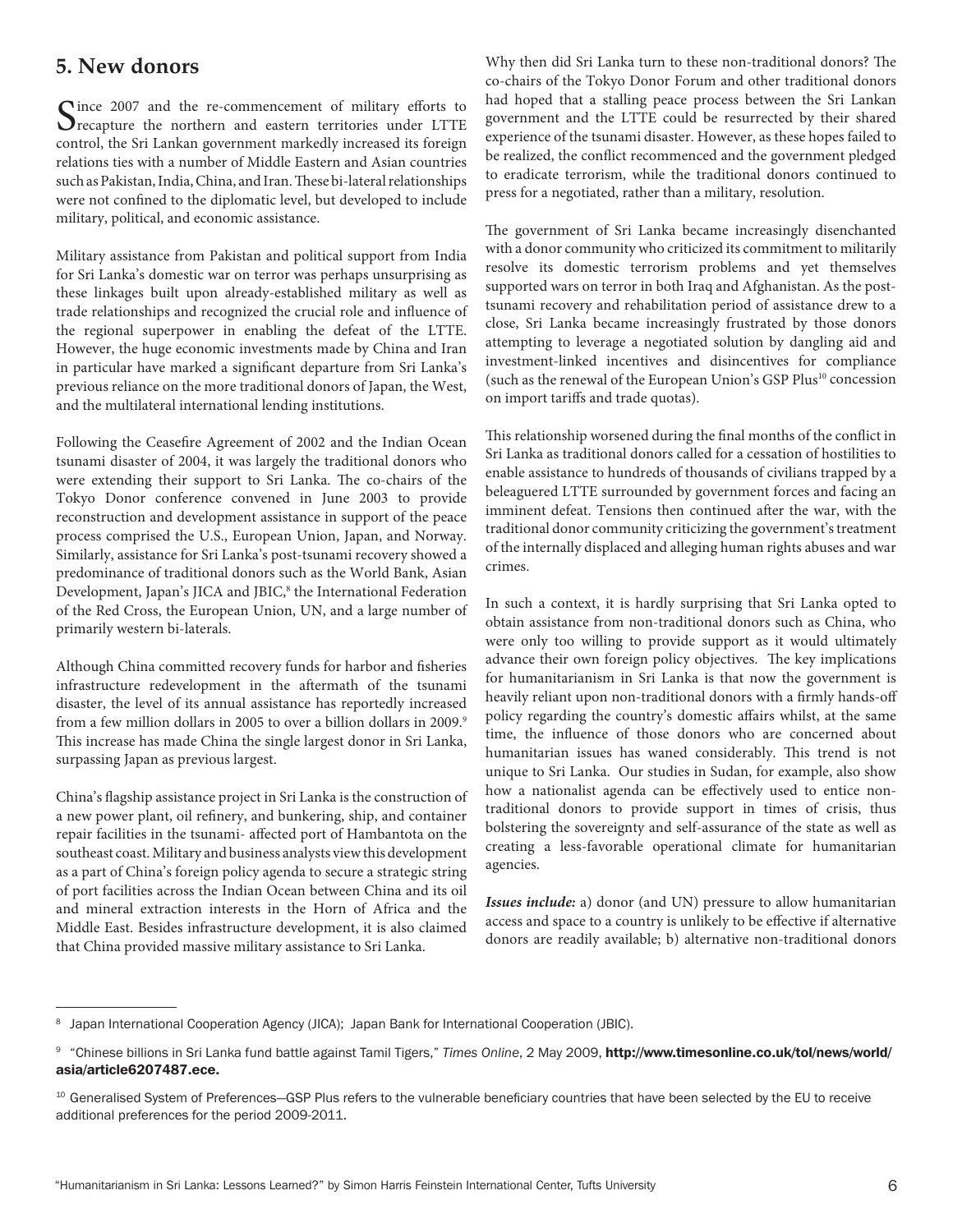are also likely to be more attractive because of their lack of conditionality and interest in domestic affairs; and c) once lost, donor and UN/aid agency influence may be extremely difficult to regain and consequently many of the avenues for effective engagement with humanitarian issues will also have been lost.

### **6. NGO regulation**

During the past five years, 2006-2010, the Sri Lankan government<br>has increased its scrutiny and regulation of the international humanitarian sector. It established a Parliamentary Select Committee and Presidential Task Force to inquire into the activities of nongovernmental organizations and introduced new registration, humanitarian access, financial reporting, and visa requirements. This section examines why this increased regulation has taken place, the impact it has had on the humanitarian sector, and its future implications.

The stimuli for this attention were two massive and rapid influxes of international assistance during the past ten years. The first was in 2002, following the signing of a landmark ceasefire agreement between the government of Sri Lanka and the Tamil Tigers. This influx was primarily of agencies interested in post-conflict infrastructure, development, and peacebuilding. The second came after the tsunami disaster of December 2004, with a huge international humanitarian response focusing on emergency relief and recovery. Existing NGO legislation and regulatory provisions were unable to cope with this scale of humanitarian response, which was described in the press as "a second tsunami."

The scaling-up of an international humanitarian presence in Sri Lanka raised a number of domestic political and security concerns. Foremost amongst them was a concern that foreign agencies, especially those espousing a negotiated resolution of Sri Lanka's conflict and those working in the LTTE-controlled areas of the north and east, were helping to support the Tamil Tigers and undermining the nation's sovereignty. In both the latter post-ceasefire agreement and post-tsunami periods, the perceived dual humanitarian and peacebuilding agendas of many international organizations were suspiciously viewed as extensions of the foreign policy agendas of Western donor governments that were regarded as being pro-LTTE.

Associated concerns included the need to have more oversight and control over international humanitarian agency activities in order to achieve greater alignment with national reconstruction and rehabilitation objectives. There was also a sense that the state had not been maximizing its revenue-earning potential by failing to tax inflows of foreign funding for domestic NGOs.

Although the enactment of new NGO legislation in Sri Lanka is still a work in progress, the package of measures that has been introduced, albeit in a somewhat piecemeal manner over the period since the tsunami, amounts to a significant increase of the state's monitoring and control of humanitarian activities. Many provisions have been long overdue and were clearly necessary, such as stringent vetting procedures for aid agency registration, pro-Sri Lankan employment policies for positions other than aid agency heads of mission and

their deputies, and greater transparency in NGO finances and reporting of activities. However, others, such as a restrictions in access to the former LTTE-controlled areas of the north, the limiting of foreign aid worker visas to a combined maximum of three years (apparently—as there is still ambiguity over the precise terms of the provisions—irrespective of any breaks in between), and the expulsion of certain aid organizations and individuals accused of supporting the LTTE or engaging in anti-state activities, have invited much criticism from the agencies involved and their Western donor governments. This criticism was particularly vociferous during the six months leading up to and after the defeat of the LTTE in May 2009.

International aid agencies have been concerned that the increased level of state control has limited their effectiveness. They point to the example of visa restrictions, which they say are forcing agencies to recruit foreign staff with little or no prior Sri Lankan experience. The restriction of international staff visas is often perceived as a government strategy designed to force the recruitment of nationals as heads of mission (not in itself a bad objective and there are certainly plenty of capable local candidates available for such positions). International aid agency commentators frequently claim that this would render their programs more compliant to state control and less able to lobby for changes in government policies and practices on humanitarian issues.

Whether the government's motives have been political and security considerations or the recognition that regulation of the humanitarian aid sector was long overdue, the net result has been a deterioration of the relationship between the two parties, manifested by lack of communication and mutual mistrust. Whether or not this has impacted upon the quality of humanitarian services available to displaced people in the north and east of Sri Lanka would make an interesting study.

In the short term, the chagrin of the international humanitarian community is likely to remain whilst the government consolidates its enactment of legislation for this sector. However, in the medium to longer term, improvements in the relationship should occur as the aid agencies learn to accept and operate within the new regulatory framework and engage with a state confident that it has established the necessary controls to ensure that it no longer needs to regard the aid sector as a threat.

*Issues include:* a) a sovereign state has the right to direct humanitarian efforts in its own territory and many conflict/disaster-affected states do have the capacity to do this despite international misgivings; b) in countries affected by conflict involving contested territorial claims, the rapid influx of international humanitarian actors can unsettle notions of national sovereignty; c) the impartiality of aid may be called into question by recipient governments where the national governments of the international agencies home countries are regarded as having a foreign policy interest overly influenced by one or other party to the conflict in the affected country; d) is an effective emergency response best served by a massive influx of multiple humanitarian actors?; e) does the international community need to do more to regulate the activities of humanitarian actors in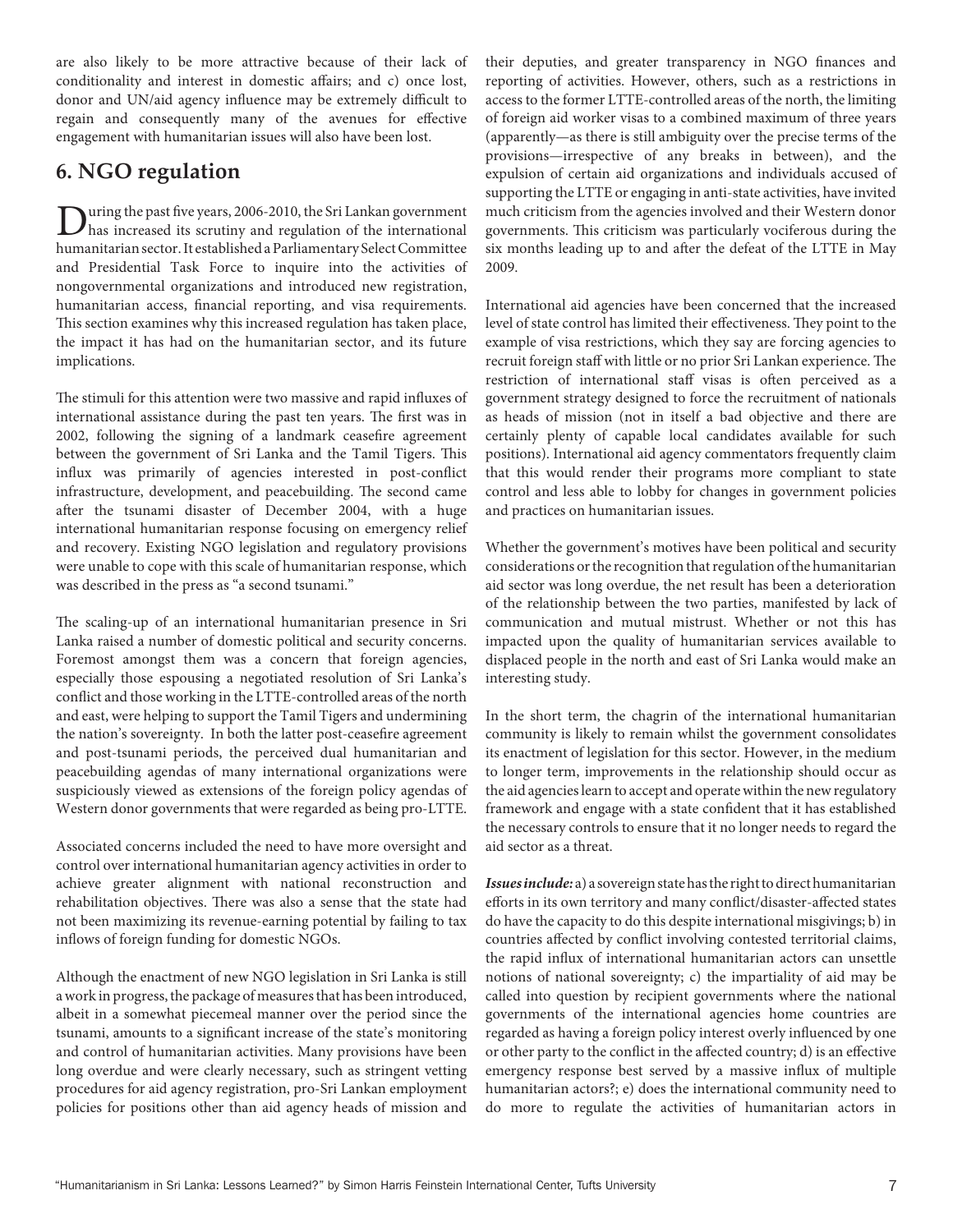emergencies to reduce the burden and negative impacts on disasteraffected countries?; and f) many disaster-affected countries already possess adequate human resource capacities in emergency response skills without additional international inputs.

# **7. Engaging the non-like-minded**

Although the Paris Declaration on aid effectiveness calls for the harmonization and alignment of international assistance with national policies and priorities, in the case of Sri Lanka, this has been frustrated by a polarization between the donor community and the recipient state over how to resolve the conflict. Increasingly, the Western donors have viewed this dilemma as stemming from their inability to effectively engage with those who hold a different perspective on peace—namely the state/government, the media, and the Buddhist clergy as perhaps the three most influential groups in Sri Lankan society.

This realization, conceptualized and concretized in a consolidated set of analyses and policy recommendations, funded by a "likeminded" group of international actors comprising the governments of the Netherlands, Sweden, and Great Britain in collaboration with the World Bank and the Asia Foundation, arrived rather too late to significantly affect donor-humanitarian agency-host relationships in Sri Lanka (Goodhand et al., 2005). A key overarching recommendation of this study was the need for more effective donor/aid agency engagement with the non-like-minded.

Although there was a recognition that the international community needed to build better relationships with groups such as local government officers, civil servants, journalists, the clergy, and the more fervently nationalist political parties whose support and lobbying was seen to have a significant influence on government

policy, there was a paucity of ideas on how this could be operationalized. Furthermore, engagement also seemed to be premised upon how the non-like-minded could be induced to soften their stance on achieving peace through a negotiated settlement rather than on establishing an open dialogue seeking to aid a better understanding of each others' positions, needs, and interests and to explore spaces for common ground.

Although a number of engagement strategies were ultimately implemented through donor funding, they were somewhat subsumed by a preoccupation by the international community on tsunami-focused recovery and reconstruction. They also assumed the continuation of a protracted conflict situation in which the LTTE retained control of large tracts of territory in the north and east. As late as 2007, no-one predicted the black swan event that would see the all of the Tiger-controlled areas recaptured and their military force totally destroyed within two years.

It was these strategic gains for the Sri Lankan state on the battlefields of the north and east that seem to have ultimately highlighted the limitations of humanitarianism where it diverges from national security interests. The Sri Lankan state was able to appropriate the rhetoric of humanitarian military intervention (Harris, 2007) to reinforce internationally the legitimacy of an action it had already justified domestically as a requirement of maintaining its national integrity as a single state. When faced with the prospects of a choice between averting a likely humanitarian catastrophe (as the international aid and diplomatic community claimed there would be as the LTTE and the civilians under its control became trapped within a narrow strip of land on the northeast coast) or securing a decisive victory to end the war, the government of Sri Lanka took over all humanitarian operations in the conflict zone from the UN, ICRC, and INGOs. In doing so, the state was able to conduct "humanitarian" activities (such as the declaration and demarcation of a civilian safety zone and humanitarian corridor for escapees from LTTE-controlled areas) on its own terms and in direct support of their overarching security objectives.

High levels of state control of humanitarian services continued beyond the final battle and extended to the establishment and management of IDP camps in the north. How the international community responded to restrictions of access clearly demonstrates the continuing crisis of engagement between the Sri Lankan state and humanitarians. The first international response saw many governments expressing concern over lack of UN access, and INGOs and human rights observers referring to the condition of the IDPs as "internment" and arguing that this was a violation of human rights and illegal under international law. The state responded that the



Jathika Hela Urumaya poster, Colombo April 2009. (JHU) is a Sri Lankan Sinhala nationalist political party whose leadership and candidates are mainly Buddhist monks.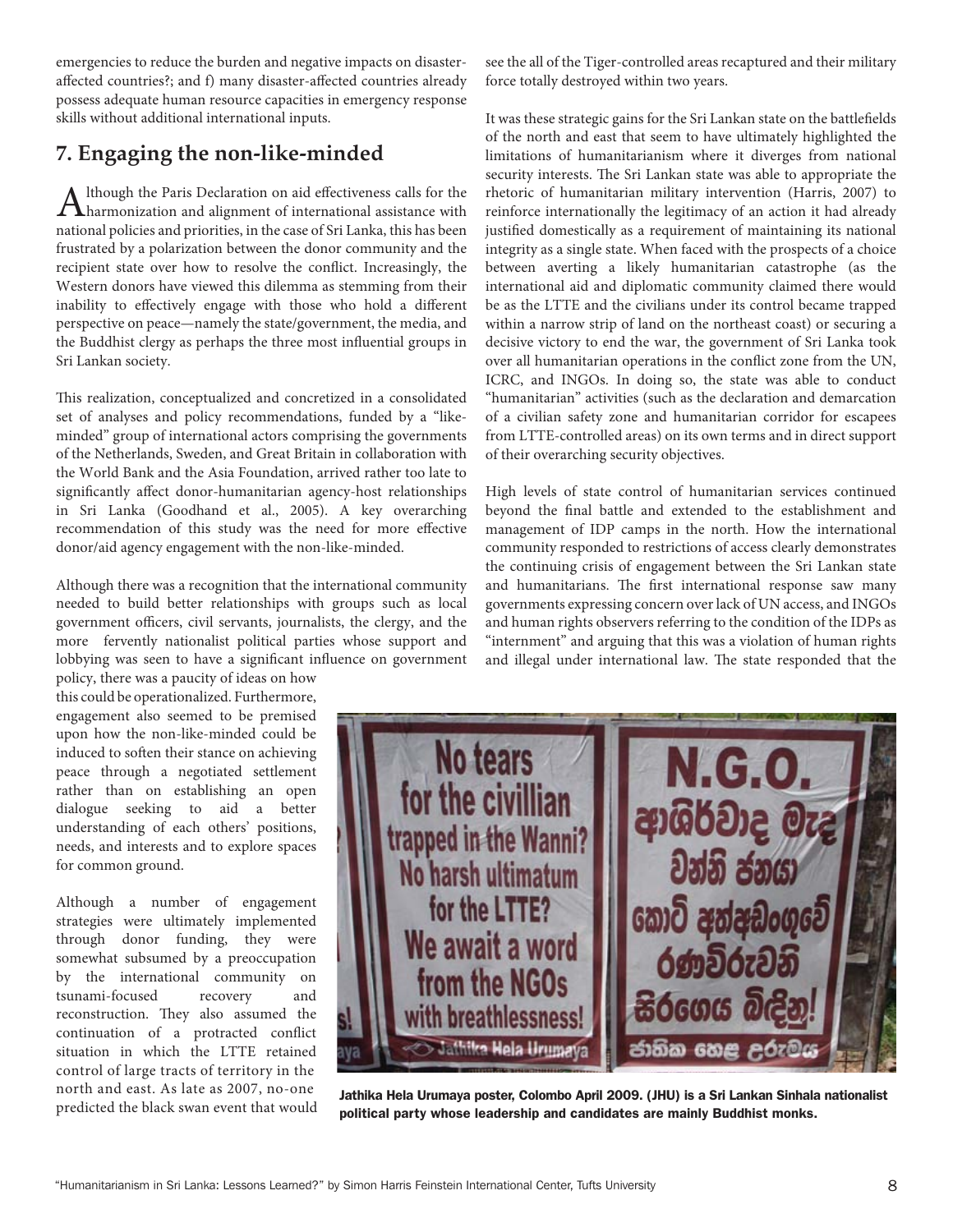internment of Sri Lanka's IDPs was a legitimate national security measure, entirely defensible under international humanitarian law and a necessary, albeit unpleasant, condition of post-conflict transition.

Under international humanitarian law, any state has the right to impose internment on a section of their civilian population as a legitimate security measure during periods of armed conflict.<sup>11</sup> Walter Kälin, the UN representative on the human rights of internally displaced persons, reiterated this point during his visit to Sri Lanka in September 2009, but emphasized that there also needed to be a proper balance between security concerns and IDP rights. The question of legality then needs to consider whether Sri Lanka's internment of Tamil civilians was a justifiable response to a genuine security threat and whether in doing so, the state was able to adequately safeguard the rights of those interned.

Following the military defeat of the Liberation Tigers of Tamil Eelam (LTTE) in May 2009, the Sri Lanka security forces were faced with the immediate challenge of looking after a displaced and beleaguered population numbering in excess of 250,000. At the same time, they were required to secure a territory which had been in the control of an internationally proscribed<sup>12</sup> terrorist organization for the past twenty-five years. Given their experience of liberating other terrorist-controlled areas in the east of the country, the Sri Lankan government was alert to the high probability that members of the LTTE would attempt to evade capture by posing as IDPs. Identifying such persons was complicated by the LTTE's strategy of blurring the distinction between combatant and non-combatant through the forced recruitment of civilians. Having just regained control over its entire domain for the first time in a quarter of a century, the Sri Lankan government was determined not to risk letting large numbers of LTTEers escape in order to regroup. Faced with a timecritical period in which to act decisively, the mass internment of IDPs was probably the only effective and efficient strategy open to the Sri Lankan government in responding to a very real security threat which, if left unchecked, could have resulted in the prolonging of an already protracted violent conflict.

Having failed to secure significant access, the international community then focused on the poor quality of IDP services that the Sri Lankan state had established. Whilst the legal act of internment necessarily deprives those interned from a number of rights and freedoms, international humanitarian law stipulates that internees should be treated with dignity and respect and have the right to expect a certain standard of care which includes the provision of, educational, medical and recreational facilities, food allowances, and communications with outside family members. They should also be interned for no longer than the security threat remains present.

The adequate provision of these requirements in the context of northern Sri Lanka has been complicated and delayed by the speed of displacement, the sheer numbers involved, and the government's desire to minimize the perceived security risks of international involvement whilst processing civilians to determine the presence of LTTEers amongst them (the government has long harbored the suspicion that some in the international humanitarian community have been sympathetic and supportive to the LTTE). On the international community's side, there has been deep suspicion that the government's access restrictions were designed to prevent foreigners from talking to the IDP community and gathering evidence for alleged war crimes by the Sri Lankan security services. This has culminated in calls for an international commission of inquiry to be established.

Whilst there is no doubting the deprivations and severe hardships facing those in Sri Lanka's IDP camps, the government has always maintained that their internment was only a temporary measure and despite the continued criticism and calls for human rights investigations IDP conditions have improved. The UN, Red Cross, and many local and international aid agencies are now being permitted to operate in the camps, the infrastructure has improved and civilians are being resettled, albeit slowly. Strict controls over access does still exist, but aid agencies are finding ways of working constructively with the government, which has established a project approval mechanism for organizations seeking to work in the north. Although there are complaints that this does not yet afford enough access to the village-level communities, organizations are nevertheless able to implement regulated assistance programs.

*Issues include:* a) early engagement with the "non-like-minded" from the outset of a humanitarian intervention; b) the challenge of being open to alternative view-points; c) How can perceptions of Western hypocrisy be countered? One of Sri Lanka's main counters to international criticism of their "war on terror" was the observation that they were doing the same in safeguarding their security interests as the Western powers had done and continue to do in Afghanistan and Iraq; and d) If mixing human rights and peacebuilding in the face of national security priorities leads to a restriction of humanitarian access, would a purely "Dunantist"<sup>13</sup> approach have yielded greater access?

## **8. Conclusions/Epilogue**

As the final edits for this briefing note were being prepared during May 2010, humanitarianism in Sri Lanka found itself faced yet again with another set of challenges. In the same week that marked the first anniversary of the end of the war and the defeat of the LTTE, the government announced it was setting up a new inquiry into how both national and international nongovernmental organizations

<sup>11</sup> L. Brav, F. Bouchet-Saulnier, and C. Olivier, *The Practical Guide to Humanitarian Law*, 2nd ed. revised. (Maryland: Rowman and Littlefield Publishers Inc, 2007).

<sup>&</sup>lt;sup>12</sup> By USA, UK and other governments.

<sup>&</sup>lt;sup>13</sup> That is, an approach based on the respect of traditional humanitarian principles of impartiality, neutrality and independence.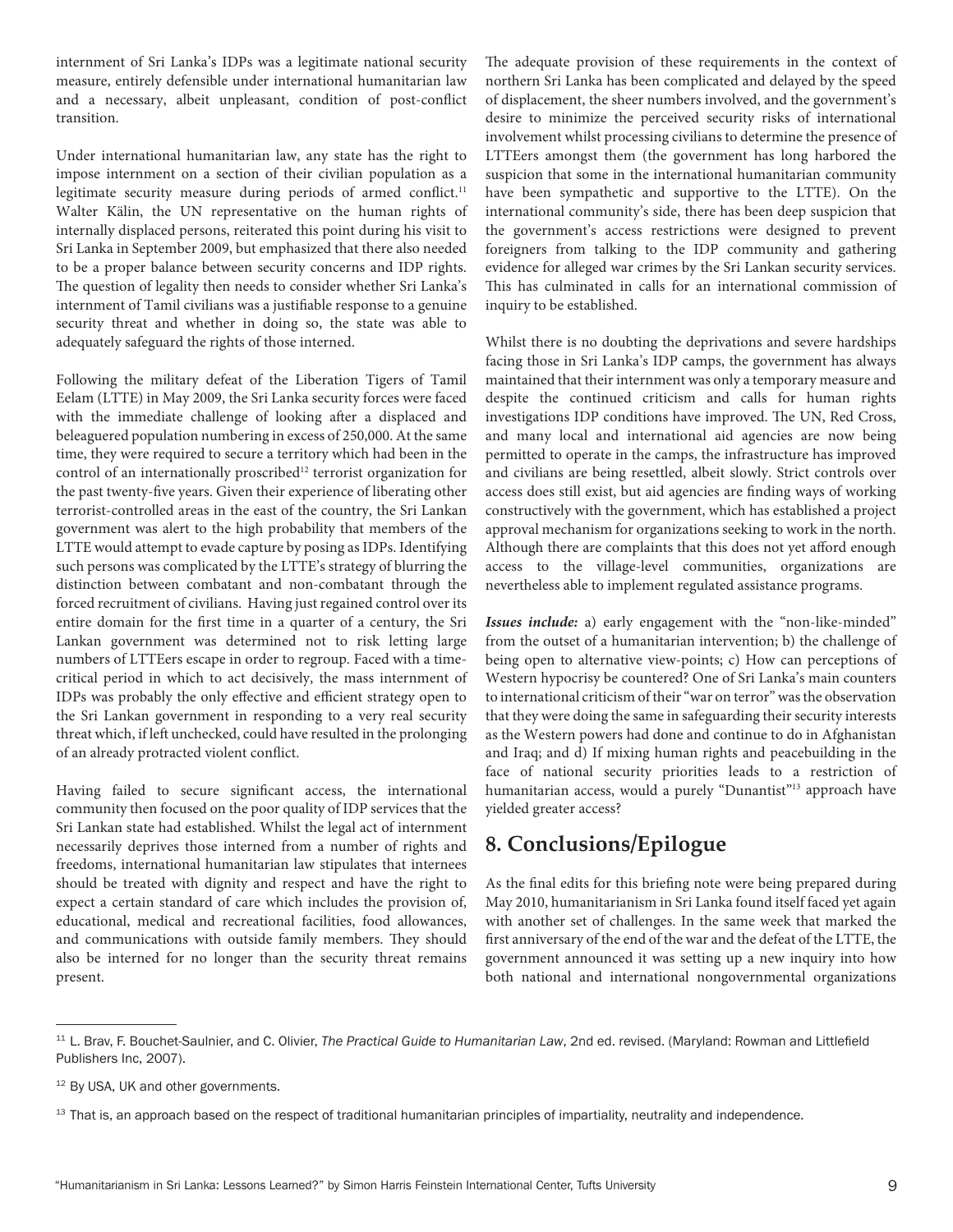operate. It also told the United Nations not to interfere in its internal affairs and advised the Secretary General to abandon his proposed probe into allegations of war crimes committed by the Sri Lankan security forces and LTTE during the final stages of the war. These announcements took place during a week in which Sri Lanka had experienced some of its worst rainfall in years, with widespread flooding resulting in scores of deaths, the destruction of hundreds of homes, and the displacement of thousands of people. The government's response to the flooding was criticized by the main opposition, the United National Party, as being inadequate and ineffective, whilst local and international humanitarian aid agencies mobilized to provide urgent assistance to the affected areas.

The juxtaposition of these different events neatly encapsulates the continued dichotomous fragility of the humanitarian presence in Sri Lanka despite the recent ending of the country's conflict and key crisis of the past three decades. It is a humanitarian presence that is, within Sri Lanka, at once rejected and embraced at arm's length, feared for its potential for grass roots-level scrutiny and awareness, manipulated by the dynamics of domestic political rivalries, and ever-needed as a backstop to the limitations of the state's emergency response capacities.

Internationally, humanitarianism in Sri Lanka has been subjected to Western foreign policy priorities shaped, in part, by the influence of the Sri Lankan diaspora communities. It has been become overly integrated with human rights and peace agendas and, even where agencies have attempted to maintain a response based upon humanitarian principles, political associations have been imagined and implied.

Has this then meant a defeat for humanitarianism and neutrality by the forces of nationalism in Sri Lanka? Not necessarily. If viewed from the perspective of Western donors, the UN, and INGOs, then perhaps they will regard the Sri Lanka experience as one in which the humanitarian autonomy they long enjoyed has been reined in. However, from a Sri Lankan state perspective, it could be regarded as humanitarianism reclaimed and made subservient to the national interests rather than running counter to them. For the Sri Lankan state, this experience has also been the stemming of a potentially destabilizing influence that threatened to erode national sovereignty and which required greater control in order to both minimize its negative effects and maximize the good it can do.

What does the Sri Lankan experience communicate to the future of humanitarianism internationally? Firstly, Sri Lanka tells us that nationalism and sovereignty are going to become much more important variables in defining the trajectories of humanitarian assistance than they have been in the past. Humanitarian actors will need to be able to better contend with the dynamics of nationalism in order to ensure that they can maintain a space in which to operate effectively. In order to achieve this, humanitarians will need to reevaluate the ways in which they work as well as the assumptions and attitudes they bring to conflict- and disaster-affected countries. Sri Lanka has shown that humanitarianism that smacks of neoimperialism or Western arrogance will no longer be tolerated. Humanitarians will need to be cautious in ensuring that their

operations are not compromised by additional incompatible agendas that are unacceptable to host governments, simply because a donor's funding criteria demand their inclusion. Those aid agencies who do accept the utility of integrating humanitarian assistance with peacebuilding, witnessing, and human rights work need to understand the risks in terms of access for their core business and security for their personnel, partners, and beneficiaries.

## **9. Recommendations to donors, UN agencies, and NGOs**

#### *For donors:*

 • Examine the impact and effectiveness of integrating peacebuilding and human rights dimensions into humanitarian assistance funding.

• Explore whether maintaining sectoral divisions between humanitarian, peacebuilding, and human rights activities is ultimately more effective, sustainable, and even mutually supportive than integrated approaches.

 • Map diaspora interests, networks, and influences. Evaluate their impact on key foreign policy areas. Explore options to reduce negative impacts of diaspora influence and maximize positive ones. This could include: a) balancing inequalities in political access; supporting humanitarian and peace efforts from countries with low levels of diaspora; b) exploring the demographics of immigration settlement patterns and establishing policies designed to reduce tendencies towards geographic concentration; and c) including diaspora studies in citizenship education from the primary level, with a special emphasis on multicultural harmonization for particularly sensitive inter-ethnic relations.

• Avoid excessive conditionality on aid where non-traditional donors present a viable and willing alternative to Western donor assistance and attempt to strengthen other areas of collaboration, i.e. trade and investment.

 • Actively pursue early engagement with potential nontraditional donors at all levels.

 • Explore strategies to incorporate non-traditional donors into donor consortia, multilateral trust funds, etc. to limit risks of bilateral engagement that fails to attempt to address humanitarian, peace, and human rights issues.

#### *For UN agencies and INGOs:*

 • Develop humanitarian communications strategies from the very outset of an intervention. The design of such strategies should take into account the contextual dynamics and the way in which humanitarianism is perceived and manipulated by host country interests.

 • Exercise caution when attempting to merge peacebuilding/ human rights and humanitarian assistance and assess the implications for core humanitarian objectives.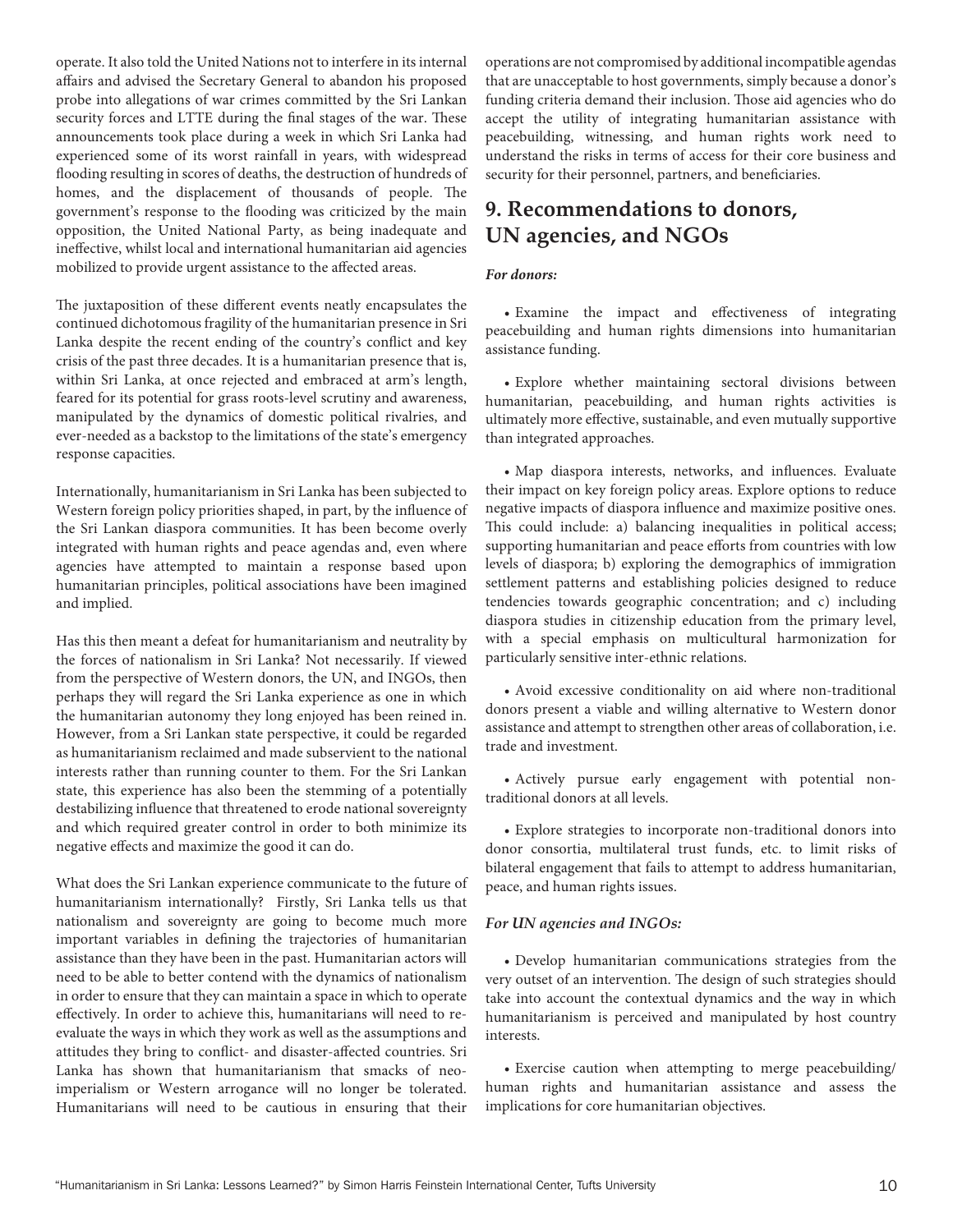#### *For all:*

 • Provide support for regulation, standards, and professionalization in humanitarian action that takes into account the concerns, perspectives, and experiences of aid recipient countries.

 • Conduct further research into the utility and impact of multi-agency large-scale responses. The post-ceasefire agreement and post-tsunami influx of large numbers of aid agencies into Sri Lanka heightened national concerns over sovereignty and prompted moves towards greater state scrutiny and control of INGO activities. At the same time, the coordination, efficiency, and effectiveness of large-scale responses by a plethora of often disparate international actors has been questioned within the humanitarian community itself.

 • Work constructively with governments in disaster- and conflict-affected countries to develop fair humanitarian regulatory and employment systems.

• Ensure early engagement with local stakeholders, especially those defined as spoilers, gate-keepers, or non-like-minded.